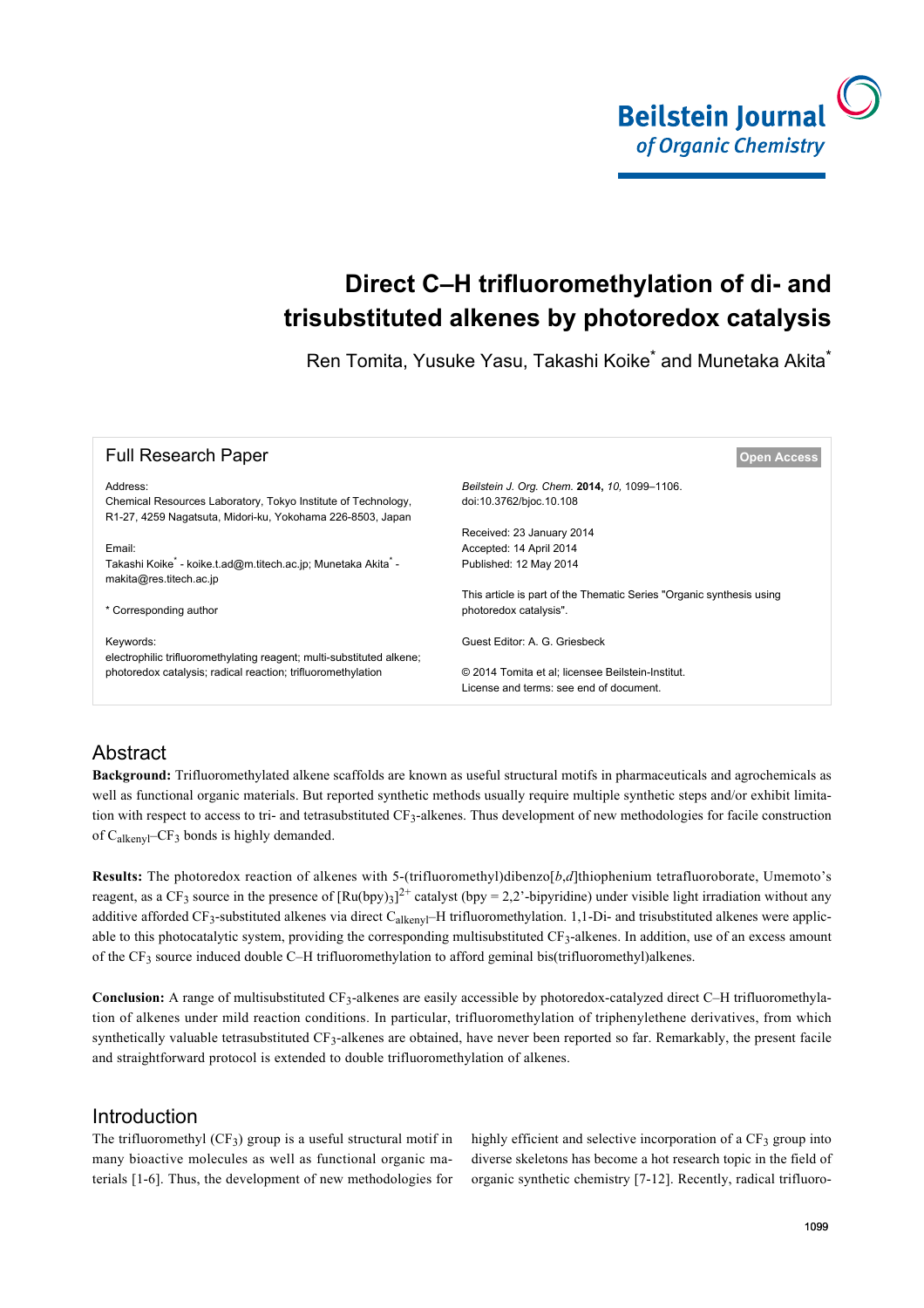methylation by photoredox catalysis [\[13-23\]](#page-6-1) with ruthenium(II) polypyridine complexes (e.g.,  $[Ru(bpy)_3]^2$ <sup>+</sup> (bpy: 2,2'-bipyridine)), the relevant Ir cyclometalated complexes (e.g., *fac*-Ir(ppy)<sub>3</sub> (ppy: 2-phenylpyridine)) and organic dyes has been developed; the trifluoromethyl radical  $({}^{\circ}CF_3)$  can be easily generated from conventional  $CF_3$  radical precursors such as  $CF<sub>3</sub>I$ ,  $CF<sub>3</sub>SO<sub>2</sub>Cl$  and  $CF<sub>3</sub>SO<sub>2</sub>Na$  through visible-light-induced single-electron transfer (SET) processes [\[24-32\]](#page-6-2). On the other hand, we have intensively developed trifluoromethylations of olefins by the Ru and Ir photoredox catalysis using easyhandling and shelf-stable electrophilic trifluoromethylating reagents [\[33-36\]](#page-6-3) ( $+CF_3$ ) such as Umemoto's reagent (1a, 5-(trifluoromethyl)dibenzo[*b*,*d*]thiophenium tetrafluoroborate) and Togni's reagents **1b** (1-(trifluoromethyl)- $1\lambda^3$ , 2-benziodoxol-3(1*H*)-one) and **1c** (3,3-dimethyl-1,3-dihydro-1 $\lambda^3$ ,2benziodoxole) [\[37-41\]](#page-6-4). It was found that electrophilic trifluoromethylating reagents  $(^+CF_3)$  can serve as more efficient CF<sub>3</sub> radical sources under mild photocatalytic reaction conditions. In addition, the putative  $β$ -CF<sub>3</sub> carbocation intermediate formed through SET photoredox processes is playing a key role in our reaction systems (vide infra).

Trifluoromethylated alkenes, especially multi-substituted CF3 alkenes (3,3,3-trifluoropropene derivatives), have attracted our attention as fascinating scaffolds for agrochemicals, pharmaceuticals, and fluorescent molecules ([Scheme 1](#page-1-0)) [\[3,42-45\].](#page-5-1)

<span id="page-1-0"></span>

Conventional approaches to CF<sub>3</sub>-alkenes require multiple synthetic steps [\[46-54\]](#page-6-5). In contrast, "trifluoromethylation" is a promising protocol to obtain diverse CF3-alkenes easily. Several catalytic synthetic methods via trifluoromethylation have been developed so far [\[38,55-62\]](#page-6-6). Most of these reactions require prefunctionalized alkenes as a substrate ([Scheme 2a\)](#page-1-1). Additionally, only a limited number of examples for synthesis of tri/tetra-substituted CF<sub>3</sub>-alkenes have been reported so far. Recently, the groups of Szabó and Cho described trifluoromethylation of alkynes, leading to trifluoromethylated alkenes but the application to the synthesis of tetrasubstituted CF<sub>3</sub>alkenes is not well documented ([Scheme 2b](#page-1-1)) [\[63,64\]](#page-7-0). Another

straightforward approach is direct C–H trifluoromethylation of alkenes ([Scheme 2c](#page-1-1)). The groups of Loh, Besset, Cahard, Sodeoka and Xiao showed that copper catalysts can induce a C–H trifluoromethylation of alkenes by electrophilic  $CF<sub>3</sub>$ reagents  $(^+CF_3)$  [\[65-69\].](#page-7-1) In addition, Cho et al. reported that the reaction of unactivated alkenes with gaseous  $CF<sub>3</sub>I$  in the presence of a Ru photocatalyst,  $[Ru(bpy)_3]^2$ <sup>+</sup>, and a base, DBU  $(diazabicyclo[5,4,0]undec-7-ene)$  produced  $CF<sub>3</sub>-alkenes$ through iodotrifluoromethylation of alkenes followed by baseinduced E2 elimination [\[70\]](#page-7-2). To the best of our knowledge, however, the development of synthetic methods for tri- and tetrasubstituted  $CF_3$  alkenes through  $C_{alkeny1}$ -H trifluoromethylation of simple alkenes have been left much to be desired.

<span id="page-1-1"></span>

Previously, we reported on the synthesis of  $CF_3$ -alkenes via sequential photoredox-catalyzed hydroxytrifluoromethylation and dehydration [\(Scheme 3a](#page-2-0)) [\[37\]](#page-6-4) and photoredox-catalyzed trifluoromethylation of alkenylborates [\(Scheme 3b](#page-2-0)) [\[38\]](#page-6-6). These results prompted us to explore photoredox-catalyzed C–H trifluoromethylation of di- and trisubstituted alkenes ([Scheme 3c](#page-2-0)). Herein we disclose a highly efficient direct C–H trifluoromethylation of di- and trisubstituted alkenes with easy-handling and shelf-stable Umemoto's reagent **1a** by visible-light-driven photoredox catalysis under mild conditions. This photocatalytic protocol allows us easy access to a range of multi-substituted trifluoromethylated alkenes. In addition, our methodology can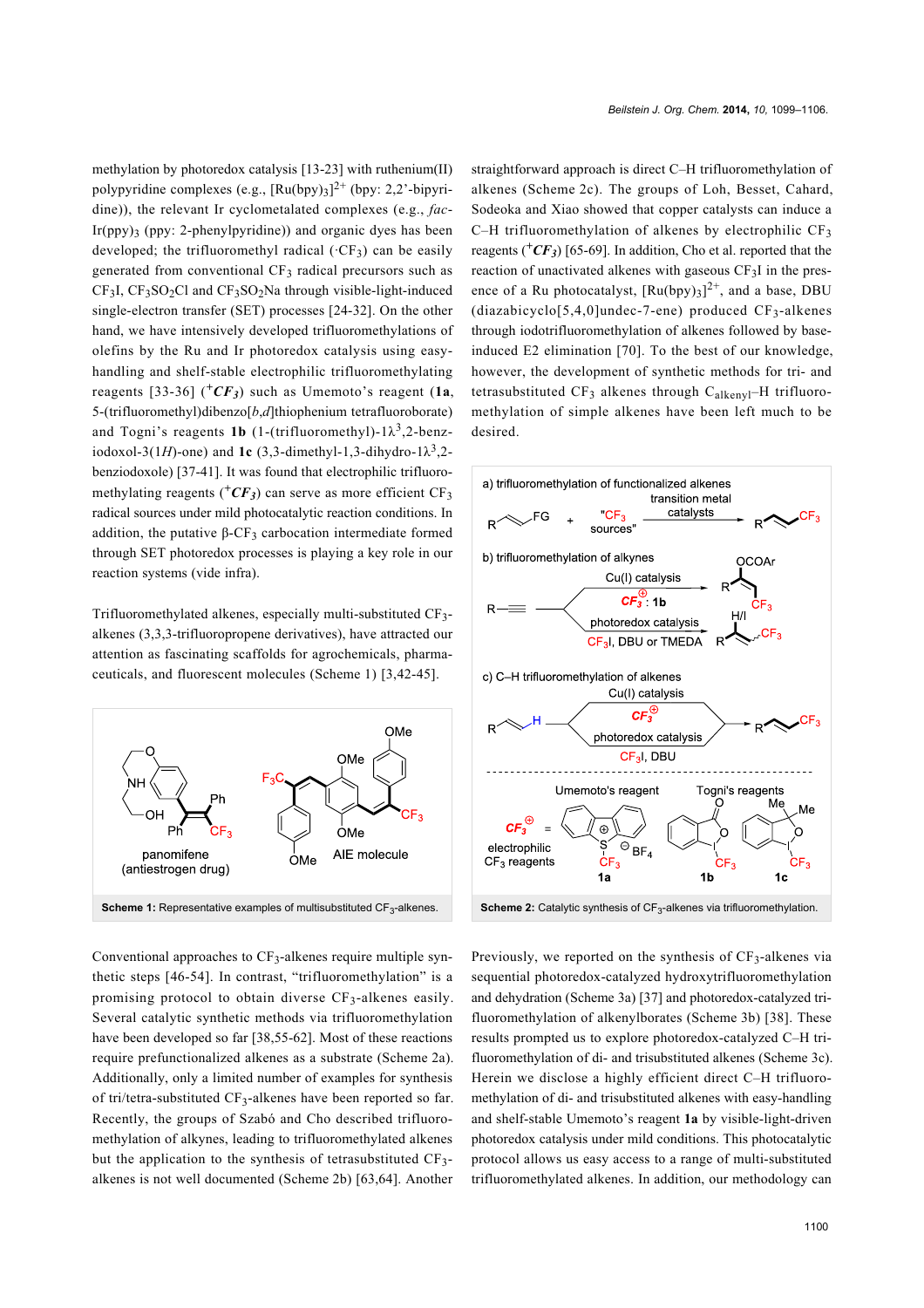be extended to a double trifluoromethylation of 1,1-disubstituted alkenes.

<span id="page-2-0"></span>

#### Results and Discussion

The results of investigations on the reaction conditions are summarized in [Table 1.](#page-2-1) We commenced examination of photo-

catalytic trifluoromethylation of 1,1-diphenylethene **2a** with 1 equivalent of Umemoto's reagent **1a** in the presence of 5 mol %  $fac-Ir(ppy)$ <sub>3</sub>, a photoredox catalyst, and 2 equivalents of  $K_2HPO_4$ , a base, in [D<sub>6</sub>]-DMSO under visible light irradiation (blue LEDs:  $\lambda_{\text{max}} = 425 \text{ nm}$ ) for 2 h. As a result, 3,3,3-trifluoro-1,1-diphenylpropene (**3a**) was obtained in an 82% NMR yield ([Table 1,](#page-2-1) entry 1). The choice of  ${}^+CF_3$  reagents turned out to be crucial for the yield of **3a**. Togni's reagents **1b** and **1c** gave **3a** in lower yields ([Table 1](#page-2-1), entries 2 and 3). We also found that DMSO is suitable for the present reaction [\(Table 1,](#page-2-1) entries 4–6). Other solvent systems gave substantial amounts of the hydroxytrifluoromethylated byproduct, which we reported previously [\[37\].](#page-6-4) In addition, the present C–H trifluoromethylation proceeds even in the absence of a base ([Table 1](#page-2-1), entry 7). Another photocatalyst,  $\left[\text{Ru(bpy)}_{3}\right](\text{PF}_6)_{2}$ , also promoted the present reaction, providing the product **3a** in an 85% NMR yield [\(Table 1,](#page-2-1) entry 8). The Ru catalyst is less expensive than the Ir catalyst; thus, we chose the Ru photocatalyst for the experiments onward. Notably, product **3a** was obtained neither in the dark nor in the absence of photocatalyst [\(Table 1](#page-2-1), entries 9 and 10), strongly supporting that the photoexcited species of the photoredox catalyst play key roles in the reaction.

The scope and limitations of the present photocatalytic trifluoromethylation of alkenes are summarized in [Table 2.](#page-3-0) 1,1- Diphenylethenes with electron-donating substituents, MeO (**2b**), and halogens, Cl (**2c**) and Br (**2d**), smoothly produced the corresponding trisubstituted CF3-alkenes (**3b**–**d**) in good yields.

<span id="page-2-1"></span>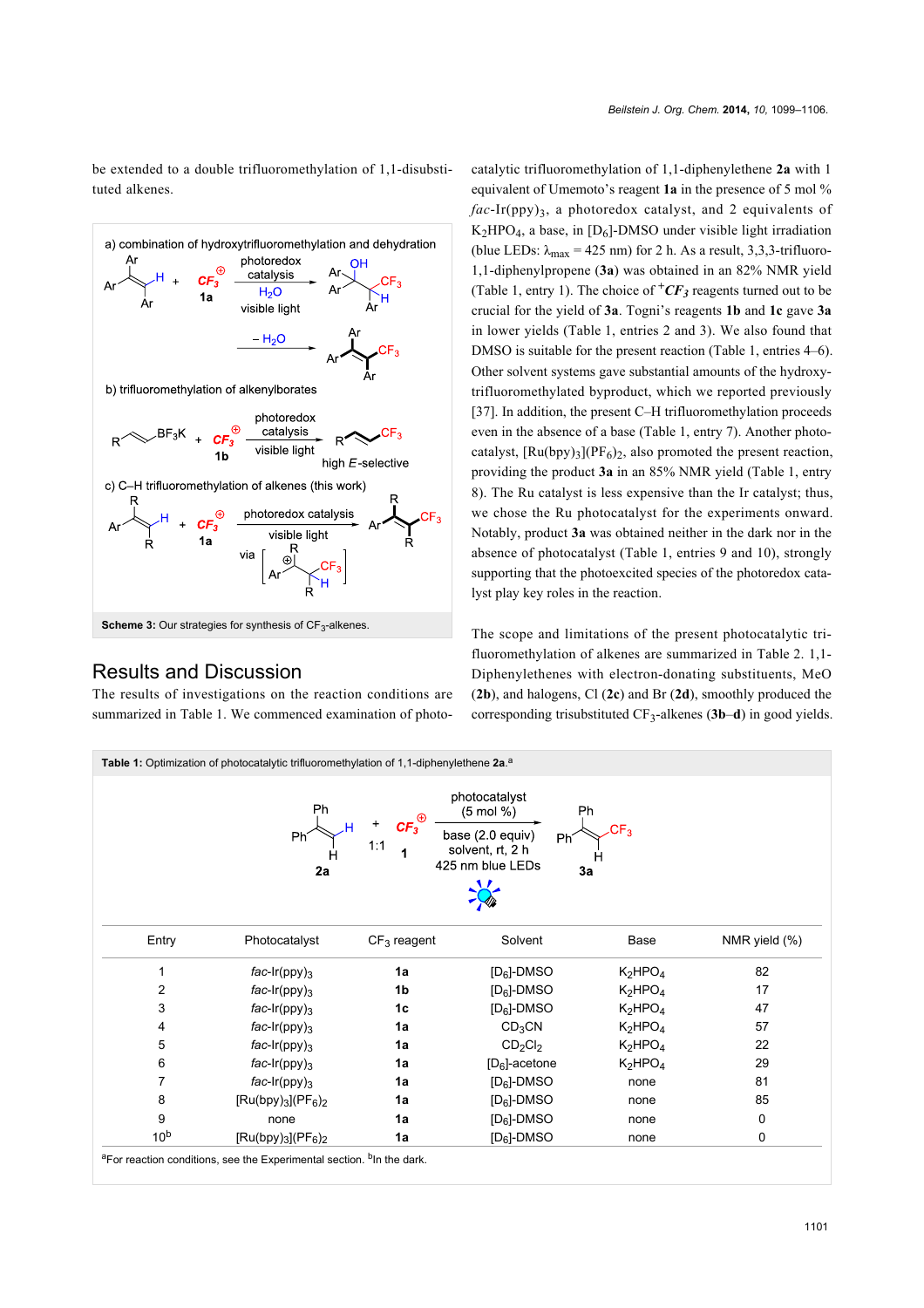<span id="page-3-0"></span>

In the reactions of unsymmetrically substituted substrates (**2e**–**h**), products were obtained in good to moderate yields but consisted of mixtures of *E* and *Z-*isomers. Based on the experimental results, the *E*/*Z* ratios are susceptible to the electronic structure of the aryl substituent. Reactions afforded the major isomers, in which the  $CF_3$  group and the electron-rich aryl substituent are arranged in *E*-fashion. In addition, the present photocatalytic reaction can be tolerant of the Boc-protected amino group (**2f**) or pyridine (**2h**). Moreover, a substrate with an alkyl substituent, 2,4-diphenyl-4-methyl-1-pentene (**2i**), was also applicable to this transformation, whereas the reaction of 1,2-disubsituted alkenes such as *trans*-stilbene provided complicated mixtures of products.

Next, we extended the present C–H trifluoromethylation to trisubstituted alkenes. The reactions of 1,1-diphenylpropene derivatives 2j and  $2k$  ( $E/Z = 1/1$ ) afforded the corresponding tetrasubstituted CF<sub>3</sub>-alkenes **3j** and **3k** in 82% and 59% ( $E/Z$  = 74/26) yields, respectively. Triphenylethenes **2l** and **2m** (only *E-*isomer) are also applicable to this photocatalytic C–H trifluoromethylation. Remarkably, the *E-*isomer of **3m** is a key intermediate for the synthesis of panomifene, which is known as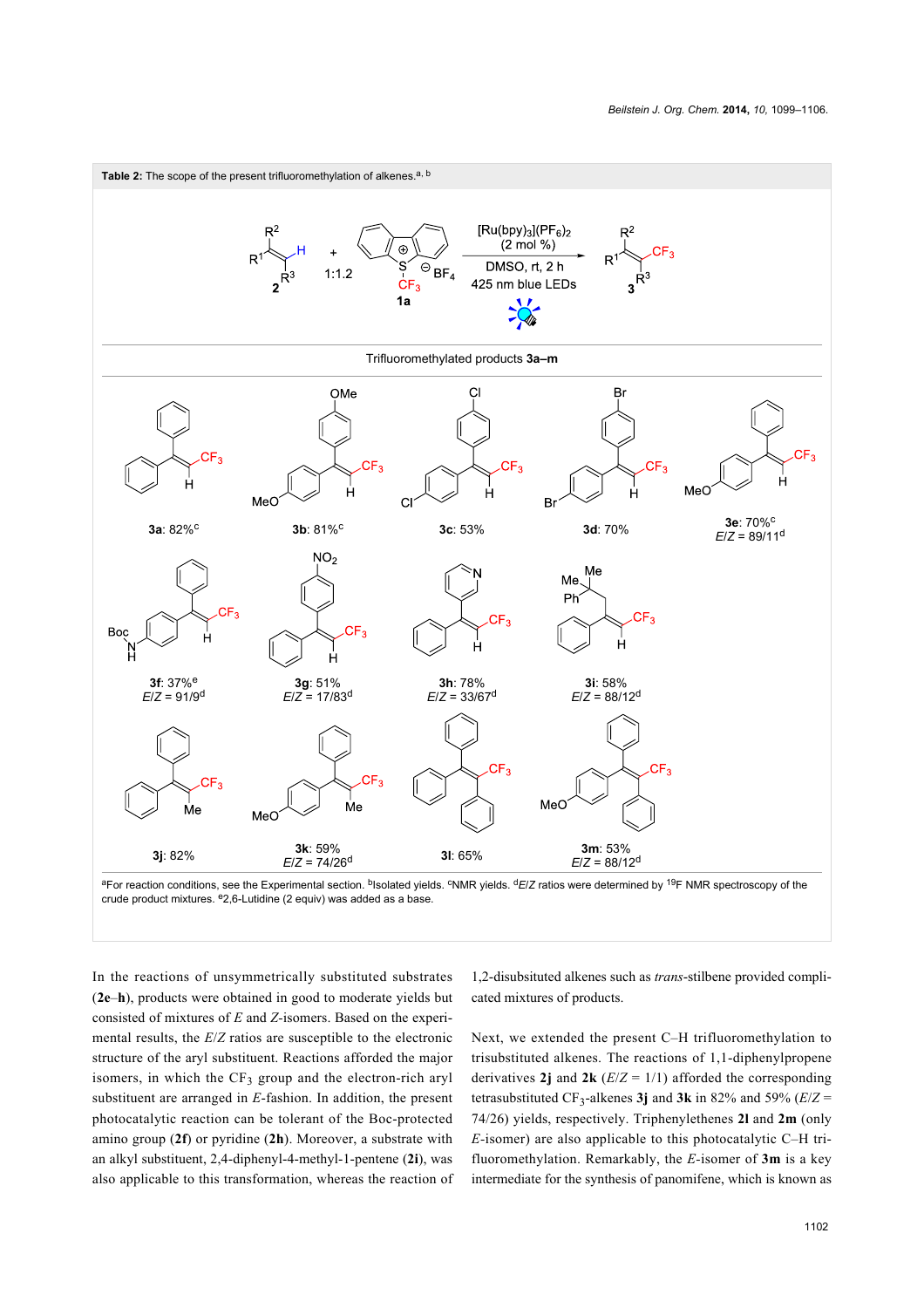an antiestrogen drug [\[71,72\]](#page-7-3). These results show that the present protocol enables the efficient construction of a  $C_{\text{alkenvl}}$ – $CF_3$  bond through direct C–H trifluoromethylation of 1,1-disubstituted and trisubstituted aryl alkenes.

During the course of our study on the C–H trifluoromethylation of 1,1-diarylethenes **2**, we found that a detectable amount of bis(trifluoromethyl)alkenes **4** was formed through double C–H trifluoromethylation. In fact, the photocatalytic trifluoromethylation of **2a**,**b** and **d** with 4 equivalents of Umemoto's reagent **1a** in the presence of 5 mol % of  $\lceil \text{Ru(bpy)}_3 \rceil$  $\text{PF}_6$ ) with irradiation from blue LEDs for 3 h gave geminal bis(trifluoromethyl)ethene (**4a**,**b** and **d**) in 45, 80 and 24% NMR yields, respectively ([Scheme 4](#page-4-0)). Substituents on the benzene ring significantly affect the present double trifluoromethylation. Reaction of the electron-rich alkene **2b** afforded 1,1-anisyl-2,2 bis(trifluoromethyl)ethene (**4b**) in a better yield than other alkenes **2a** and **2d**. Additionally, we found that photocatalytic trifluoromethylation of CF3-alkene **3d** in the presence of an excess amount of Umemoto's reagent **1a** produced bis(trifluoromethyl)alkenes **4d** in a better yield (56% yield) compared to the above-mentioned one-pot double trifluoromethylation of **2d**.

<span id="page-4-0"></span>

A possible reaction mechanism based on SET photoredox processes is illustrated in [Scheme 5.](#page-4-1) According to our previous photocatalytic trifluoromethylation [\[37-41\]](#page-6-4), the trifluoromethyl radical ( $CF_3$ ) is generated from an one-electron-reduction of electrophilic Umemoto's reagent **1a** by the photoactivated Ru catalyst,  $*$ [Ru(bpy)<sub>3</sub>]<sup>2+</sup>.  $\cdot$ CF<sub>3</sub> reacts with alkene **2** to give the benzyl radical-type intermediate **3'** in a regioselective manner. Subsequent one-electron-oxidation by highly oxidizing Ru species,  $\text{[Ru^{III}(bpy)_3]}^{3+}$ , produces β-CF<sub>3</sub> carbocation intermediate **3 +** . Finally, smooth elimination of the olefinic proton, which

is made acidic by the strongly electron-withdrawing  $CF<sub>3</sub>$ substituent, provides trifluoromethylated alkene **3**. Preferential formation of one isomer in the reaction of unsymmetrical substrates is attributed to the population of the rotational conformers of the  $β$ -CF<sub>3</sub> carbocation intermediate  $3^+$ . Our experimental result is consistent with the previous report [\[71\]](#page-7-3), which described *E*-selective formation of the tetrasubstituted CF<sub>3</sub>-alkene **3m** via a  $β$ -CF<sub>3</sub> carbocation intermediate. In the presence of an excess amount of CF<sub>3</sub> reagent **1a**, further C–H trifluoromethylation of  $CF_3$ -alkene **3** proceeds to give bis(trifluoromethyl)alkene **4**.

<span id="page-4-1"></span>

**Scheme 5:** A possible reaction mechanism.

We cannot rule out a radical chain propagation mechanism, but the present transformation requires continuous irradiation of visible light [\(Figure 1](#page-4-2)), thus suggesting that chain propagation is not a main mechanistic component.

<span id="page-4-2"></span>

**Figure 1:** Time profile of the photocatalytic trifluoromethylation of **2a** with **1a** with intermittent irradiation by blue LEDs.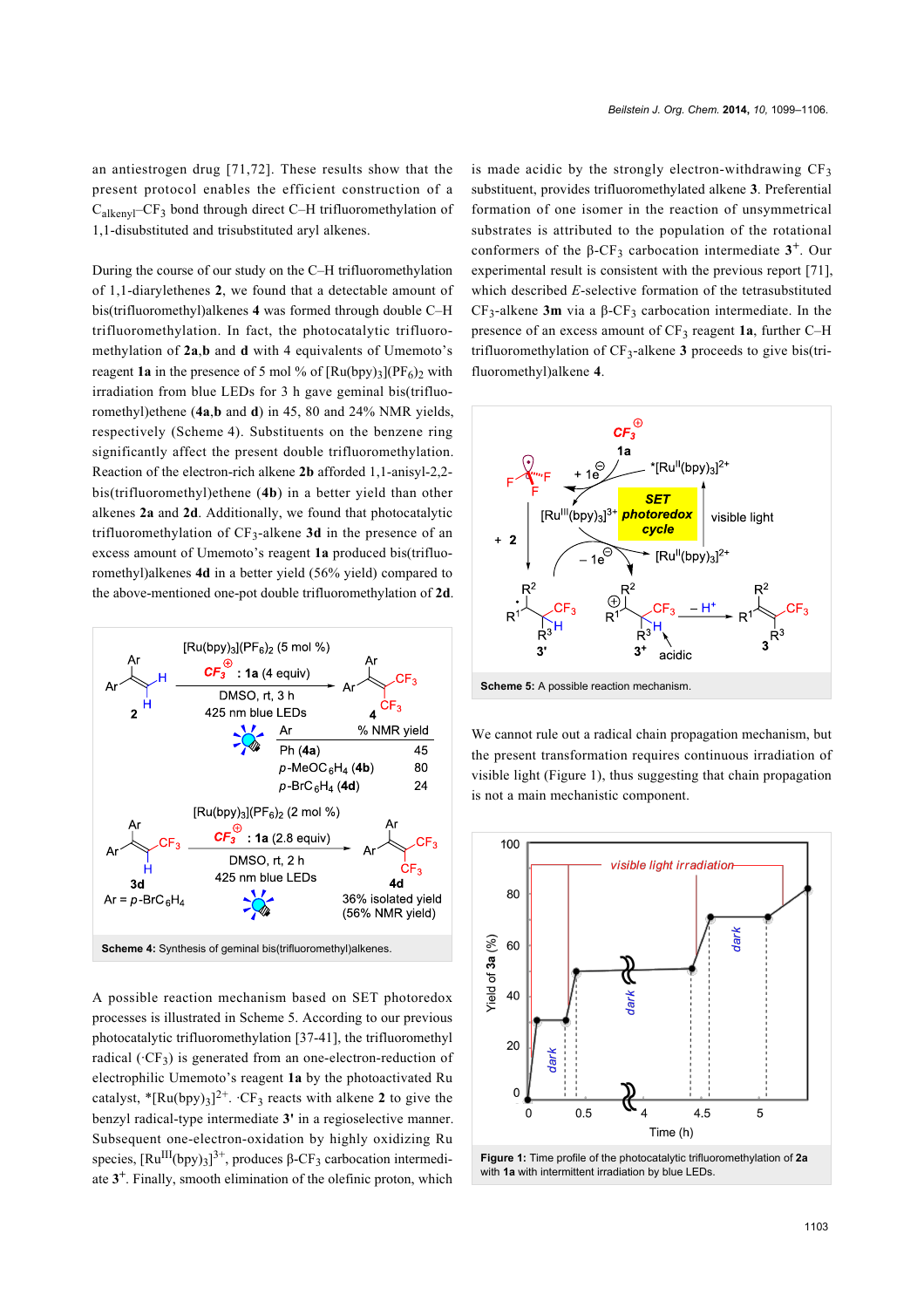#### Conclusion

We have developed highly efficient C–H trifluoromethylation of alkenes using Umemoto's reagent as a  $CF_3$  source by visiblelight-driven photoredox catalysis. This reaction can be applied to multi-substituted alkenes, especially, 1,1-disubstituted and trisubstituted aryl alkenes, leading to tri- and tetrasubstituted  $CF_3$ -alkenes. The present straightforward method for the synthesis of multisubstituted  $CF_3$ -alkenes from simple aryl alkenes is the first report. In addition, we can extend the present photocatalytic system to double trifluoromethylation. Further development of this protocol in the synthesis of bioactive organofluorine molecules and fluorescent molecules is a continuing effort in our laboratory.

#### **Experimental**

### Typical NMR experimental procedure (reaction conditions in [Table 1\)](#page-2-1)

Under  $N_2$ ,  $\lceil Ru(bpy)_3 \rceil (PF_6)_2$  (1.1 mg, 1.3 µmol), Umemoto's reagent **1a** (8.5 mg, 25 μmol), 1,1-diphenylethylene (**2a**, 4.3 μL, 25 μmol), SiEt<sub>4</sub> (~1 μL) as an internal standard, and  $[D_6]$ -DMSO (0.5 mL) were added to an NMR tube. The reaction was carried out at room temperature (water bath) under irradiation of visible light (placed at a distance of 2–3 cm from 3 W blue LED lamps:  $hv = 425 \pm 15$  nm).

#### General procedure for the photocatalytic C−H trifluoromethylation of alkenes (reaction conditions in [Table 2\)](#page-3-0)

A 20 mL Schlenk tube was charged with Umemoto's reagent **1a**  $(102 \text{ mg}, 0.3 \text{ mmol}, 1.2 \text{ equiv})$ ,  $\text{Ru(bpy)}_3\text{]}(\text{PF}_6)$ <sub>2</sub> (4.3 mg, 2 mol %), alkene **2** (0.25 mmol), and DMSO (2.5 mL) under  $N<sub>2</sub>$ . The tube was irradiated for 2 h at room temperature (water bath) with stirring by 3 W blue LED lamps  $(hv = 425 \pm 15 \text{ nm})$ placed at a distance of  $2-3$  cm. After the reaction,  $H_2O$  was added. The resulting mixture was extracted with  $Et<sub>2</sub>O$ , washed with  $H_2O$ , dried (Na<sub>2</sub>SO<sub>4</sub>), and filtered. The filtrate was concentrated in vacuo*.* The product was purified by the two methods described below.

For products **3b**, **3e**, **3f**, **3g**, **3h**, **3k** and **3m**, the residue was purified by column chromatography on silica gel (eluent: hexane and diethyl ether) to afford the corresponding product **3**. Further purification of **3f** by GPC provided pure **3f**. For products **3a**, **3c**, **3d**, **3i**, **3j**, and **3l**, the residue was treated by mCPBA  $(74 \text{ mg}, \text{ca}, 0.3 \text{ mmol})$  in  $CH_2Cl_2$  to convert the dibenzothiophene to sulfoxide, which was more easily separated from the products. After the solution was stirred at room temperature for 2 h, an aqueous solution of  $Na<sub>2</sub>S<sub>2</sub>O<sub>3</sub>·5H<sub>2</sub>O$  was added to the solution, which was extracted with  $CH_2Cl_2$ . The organic layer was washed with  $H_2O$ , dried (Na<sub>2</sub>SO<sub>4</sub>), and filtered. The filtrate was concentrated in vacuo and the residue was purified by flash

column chromatography on silica gel (eluent: hexane) to afford the corresponding product **3**. Further purification of **3c** and **3d** by GPC provided pure **3c** and **3d**.

# Procedures for the photocatalytic double C−H trifluoromethylation of 1,1-bis(4 methoxyphenyl)ethylene (**2b**)

A 20 mL Schlenk tube was charged with Umemoto's reagent **1a** (340 mg, 1.0 mmol, 4 equiv),  $[Ru(bpy)_{3}] (PF_6)_2$  (10.7 mg, 5 mol %), **2b** (60 mg, 0.25 mmol), and DMSO (5 mL) under  $N<sub>2</sub>$ . The tube was irradiated for 3 h at room temperature (water bath) with stirring by 3 W blue LED lamps  $(hv = 425 \pm 15 \text{ nm})$ placed at a distance of  $2-3$  cm. After reaction,  $H<sub>2</sub>O$  was added. The resulting mixture was extracted with  $Et<sub>2</sub>O$ , washed with  $H<sub>2</sub>O$ , dried (Na<sub>2</sub>SO<sub>4</sub>), and filtered. The filtrate was concentrated in vacuo and the residue was purified by flash column chromatography on silica gel (hexane→hexane/Et<sub>2</sub>O = 29:1) to afford **4b** as a product mixture with **3b**. Further purification by GPC provided pure **4b** in 44% isolated yield (42 mg, 0.11 mmol). Isolated yield was much lower than the NMR yield because of the difficulty of separation of **3b** and **4b**.

### Supporting Information

Supporting information features experimental procedures and full spectroscopic data for all new compounds (**3c**, **3d**, **3f**, **3g**, **3h**, **3i**, **3k**, **4a**, and **4d**).

#### Supporting Information File 1

Experimental procedures and NMR spectra. [\[http://www.beilstein-journals.org/bjoc/content/](http://www.beilstein-journals.org/bjoc/content/supplementary/1860-5397-10-108-S1.pdf) [supplementary/1860-5397-10-108-S1.pdf\]](http://www.beilstein-journals.org/bjoc/content/supplementary/1860-5397-10-108-S1.pdf)

#### Acknowledgements

This work was supported by a grant-in-aid from the Ministry of Education, Culture, Sports, Scienece of the Japanese Government (No 23750174), The Naito Foundation and the global COE program (the GCOE) "Education and Research Center for Emergence of New Molecular Chemistry".

#### References

- <span id="page-5-0"></span>1. Hiyama, T. In *Organofluorine Compounds: Chemistry and Applications;* Yamamoto, H., Ed.; Springer: Berlin, 2000. [doi:10.1007/978-3-662-04164-2](http://dx.doi.org/10.1007%2F978-3-662-04164-2)
- 2. Ojima, I. *Fluorine in Medicinal Chemistry and Chemical Biology;* Wiley-Blackwell: Chichester, 2009.
- <span id="page-5-1"></span>3. Shimizu, M.; Hiyama, T. *Angew. Chem., Int. Ed.* **2005,** *44,* 214–231. [doi:10.1002/anie.200460441](http://dx.doi.org/10.1002%2Fanie.200460441)
- 4. Ma, J.-A.; Cahard, D. *J. Fluorine Chem.* **2007,** *128,* 975–996. [doi:10.1016/j.jfluchem.2007.04.026](http://dx.doi.org/10.1016%2Fj.jfluchem.2007.04.026)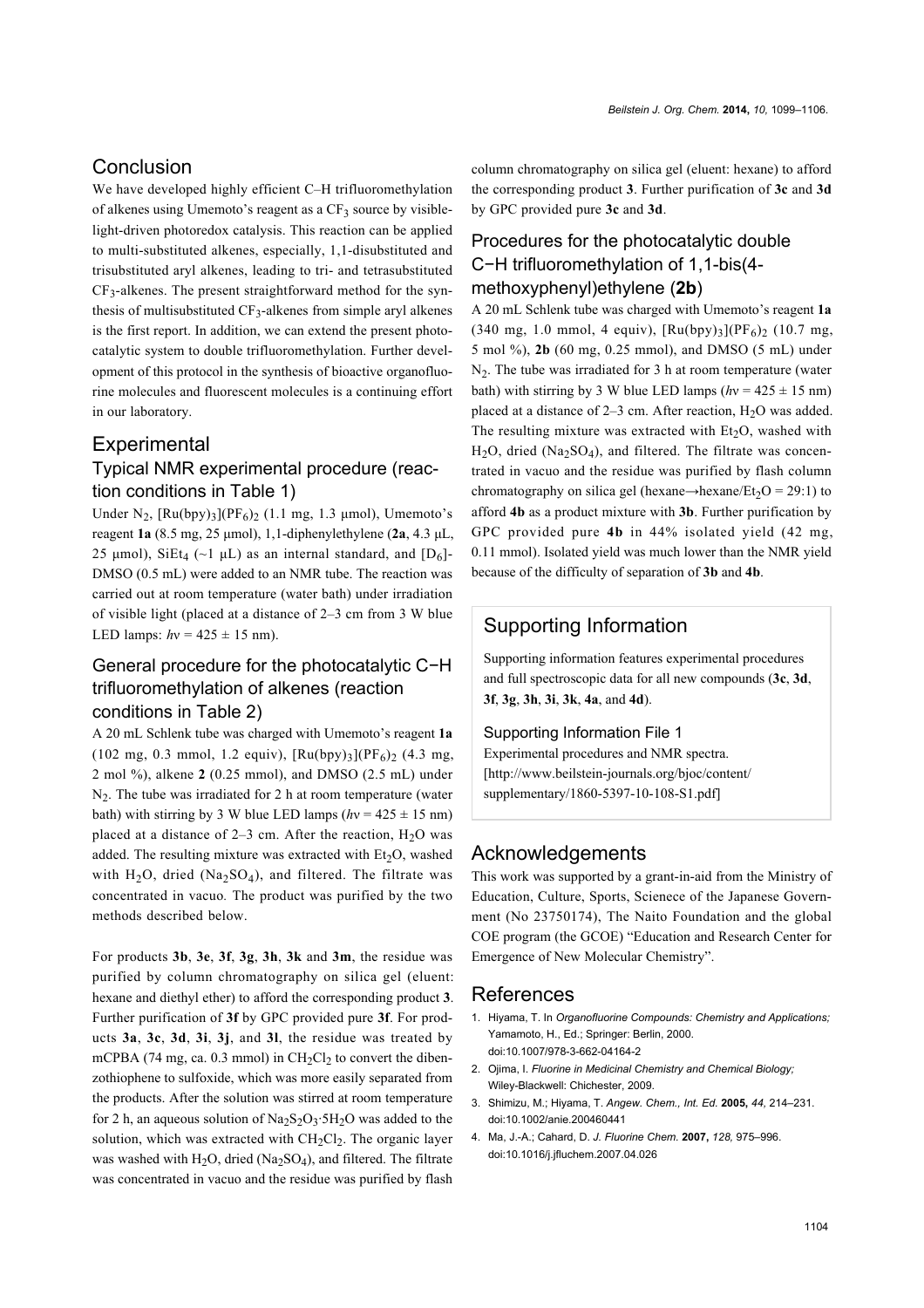- 5. Shibata, N.; Mizuta, S.; Toru, T. *J. Synth. Org. Chem., Jpn.* **2008,** *66,* 215–228.
- 6. Ma, J.-A.; Cahard, D. *Chem. Rev.* **2008,** *108,* PR1–PR43. [doi:10.1021/cr800221v](http://dx.doi.org/10.1021%2Fcr800221v)
- <span id="page-6-0"></span>7. Tomashenko, O. A.; Grushin, V. V. *Chem. Rev.* **2011,** *111,* 4475–4521. [doi:10.1021/cr1004293](http://dx.doi.org/10.1021%2Fcr1004293)
- 8. Furuya, T.; Kamlet, A. S.; Ritter, T. *Nature* **2011,** *473,* 470–477. [doi:10.1038/nature10108](http://dx.doi.org/10.1038%2Fnature10108)
- 9. Amii, H. *J. Synth. Org. Chem., Jpn.* **2011,** *69,* 752–762.
- 10.Studer, A. *Angew. Chem., Int. Ed.* **2012,** *51,* 8950–8958. [doi:10.1002/anie.201202624](http://dx.doi.org/10.1002%2Fanie.201202624)
- 11. Macé, Y.; Magnier, E. *Eur. J. Org. Chem.* **2012,** 2479–2494. [doi:10.1002/ejoc.201101535](http://dx.doi.org/10.1002%2Fejoc.201101535)
- 12. Liang, T.; Neumann, C. N.; Ritter, T. *Angew. Chem., Int. Ed.* **2013,** *52,* 8214–8264. [doi:10.1002/anie.201206566](http://dx.doi.org/10.1002%2Fanie.201206566)
- <span id="page-6-1"></span>13.Yoon, T. P.; Ischay, M. A.; Du, J. *Nat. Chem.* **2010,** *2,* 527–532. [doi:10.1038/nchem.687](http://dx.doi.org/10.1038%2Fnchem.687)
- 14. Narayanam, J. M. R.; Stephenson, C. R. J. *Chem. Soc. Rev.* **2011,** *40,* 102–113. [doi:10.1039/b913880n](http://dx.doi.org/10.1039%2Fb913880n)
- 15.Teplý, F. *Collect. Czech. Chem. Commun.* **2011,** *76,* 859–917. [doi:10.1135/cccc2011078](http://dx.doi.org/10.1135%2Fcccc2011078)
- 16.Tucker, J. W.; Stephenson, C. R. J. *J. Org. Chem.* **2012,** *77,* 1617–1622. [doi:10.1021/jo202538x](http://dx.doi.org/10.1021%2Fjo202538x)
- 17.Xuan, J.; Xiao, W.-J. *Angew. Chem., Int. Ed.* **2012,** *51,* 6828–6838. [doi:10.1002/anie.201200223](http://dx.doi.org/10.1002%2Fanie.201200223)
- 18. Maity, S.; Zheng, N. *Synlett* **2012,** *23,* 1851–1856. [doi:10.1055/s-0032-1316592](http://dx.doi.org/10.1055%2Fs-0032-1316592)
- 19.Shi, L.; Xia, W. *Chem. Soc. Rev.* **2012,** *41,* 7687–7697. [doi:10.1039/c2cs35203f](http://dx.doi.org/10.1039%2Fc2cs35203f)
- 20.Xi, Y.; Yi, H.; Lei, A. *Org. Biomol. Chem.* **2013,** *11,* 2387–2403. [doi:10.1039/c3ob40137e](http://dx.doi.org/10.1039%2Fc3ob40137e)
- 21. Hari, D. P.; König, B. *Angew. Chem., Int. Ed.* **2013,** *52,* 4734–4743. [doi:10.1002/anie.201210276](http://dx.doi.org/10.1002%2Fanie.201210276)
- 22.Prier, C. K.; Rankic, D. A.; MacMillan, D. W. C. *Chem. Rev.* **2013,** *113,* 5322–5363. [doi:10.1021/cr300503r](http://dx.doi.org/10.1021%2Fcr300503r)
- 23. Reckenthäler, M.; Griesbeck, A. G. *Adv. Synth. Catal.* **2013,** *355,* 2727–2744. [doi:10.1002/adsc.201300751](http://dx.doi.org/10.1002%2Fadsc.201300751)
- <span id="page-6-2"></span>24. Nagib, D. A.; MacMillan, D. W. C. *Nature* **2011,** *480,* 224–228. [doi:10.1038/nature10647](http://dx.doi.org/10.1038%2Fnature10647)
- 25. Nguyen, J. D.; Tucker, J. W.; Konieczynska, M. D.; Stephenson, C. R. J. *J. Am. Chem. Soc.* **2011,** *133,* 4160–4163. [doi:10.1021/ja108560e](http://dx.doi.org/10.1021%2Fja108560e)
- 26.Ye, Y.; Sanford, M. S. *J. Am. Chem. Soc.* **2012,** *134,* 9034–9037. [doi:10.1021/ja301553c](http://dx.doi.org/10.1021%2Fja301553c)
- 27. Mizuta, S.; Verhoog, S.; Engle, K. M.; Khotavivattana, T.; O'Duill, M.; Wheelhouse, K.; Rassias, G.; Médebielle, M.; Gourverneur, V. *J. Am. Chem. Soc.* **2013,** *135,* 2505–2508. [doi:10.1021/ja401022x](http://dx.doi.org/10.1021%2Fja401022x)
- 28.Kim, E.; Choi, S.; Kim, H.; Cho, E. J. *Chem.–Eur. J.* **2013,** *19,* 6209–6212. [doi:10.1002/chem.201300564](http://dx.doi.org/10.1002%2Fchem.201300564)
- 29.Wilger, D. J.; Gesmundo, N. J.; Nicewicz, D. A. *Chem. Sci.* **2013,** *4,* 3160–3165. [doi:10.1039/c3sc51209f](http://dx.doi.org/10.1039%2Fc3sc51209f)
- 30. Jiang, H.; Cheng, Y.; Zhang, Y.; Yu, S. *Eur. J. Org. Chem.* **2013,** 5485–5492. [doi:10.1002/ejoc.201300693](http://dx.doi.org/10.1002%2Fejoc.201300693)
- 31.Xu, P.; Xie, J.; Xue, Q.; Pan, C.; Cheng, Y.; Zhu, C. *Chem.–Eur. J.* **2013,** *19,* 14039–14042. [doi:10.1002/chem.201302407](http://dx.doi.org/10.1002%2Fchem.201302407)
- 32.Koike, T.; Akita, M. *Top. Catal.* **2014**. [doi:10.1007/s11244-014-0259-7](http://dx.doi.org/10.1007%2Fs11244-014-0259-7)
- <span id="page-6-3"></span>33. Umemoto, T. *Chem. Rev.* **1996,** *96,* 1757–1778. [doi:10.1021/cr941149u](http://dx.doi.org/10.1021%2Fcr941149u)
	- And see references therein.
- 34.Eisenberger, P.; Gischig, S.; Togni, A. *Chem.–Eur. J.* **2006,** *12,* 2579–2586. [doi:10.1002/chem.200501052](http://dx.doi.org/10.1002%2Fchem.200501052)
- 35.Kieltsch, I.; Eisenberger, P.; Togni, A. *Angew. Chem., Int. Ed.* **2007,** *46,* 754–757. [doi:10.1002/anie.200603497](http://dx.doi.org/10.1002%2Fanie.200603497)
- 36.Shibata, N.; Matsnev, A.; Cahard, D. *Beilstein J. Org. Chem.* **2010,** *6,* No. 65. [doi:10.3762/bjoc.6.65](http://dx.doi.org/10.3762%2Fbjoc.6.65)
- <span id="page-6-4"></span>37.Yasu, Y.; Koike, T.; Akita, M. *Angew. Chem., Int. Ed.* **2012,** *51,* 9567–9571. [doi:10.1002/anie.201205071](http://dx.doi.org/10.1002%2Fanie.201205071)
- <span id="page-6-6"></span>38.Yasu, Y.; Koike, T.; Akita, M. *Chem. Commun.* **2013,** *49,* 2037–2039. [doi:10.1039/c3cc39235j](http://dx.doi.org/10.1039%2Fc3cc39235j)
- 39.Yasu, Y.; Koike, T.; Akita, M. *Org. Lett.* **2013,** *15,* 2136–2139. [doi:10.1021/ol4006272](http://dx.doi.org/10.1021%2Fol4006272)
- 40.Koike, T.; Akita, M. *Synlett* **2013,** *24,* 2492–2505. [doi:10.1055/s-0033-1339874](http://dx.doi.org/10.1055%2Fs-0033-1339874)
- 41.Yasu, Y.; Arai, Y.; Tomita, R.; Koike, T.; Akita, M. *Org. Lett.* **2014,** *16,* 780–783. [doi:10.1021/ol403500y](http://dx.doi.org/10.1021%2Fol403500y)
- 42. Rivkin, A.; Chou, T.-C.; Danishefsky, S. J. *Angew. Chem., Int. Ed.* **2005,** *44,* 2838–2850. [doi:10.1002/anie.200461751](http://dx.doi.org/10.1002%2Fanie.200461751)
- 43.Shimizu, M.; Takeda, Y.; Higashi, M.; Hiyama, T. *Angew. Chem., Int. Ed.* **2009,** *48,* 3653–3656. [doi:10.1002/anie.200900963](http://dx.doi.org/10.1002%2Fanie.200900963)
- 44.Shimizu, M.; Takeda, Y.; Higashi, M.; Hiyama, T. *Chem.–Asian J.* **2011,** *6,* 2536–2544. [doi:10.1002/asia.201100176](http://dx.doi.org/10.1002%2Fasia.201100176)
- 45.Shi, Z.; Davies, J.; Jang, S.-H.; Kaminsky, W.; Jen, A. K.-Y. *Chem. Commun.* **2012,** *48,* 7880–7882. [doi:10.1039/c2cc32380j](http://dx.doi.org/10.1039%2Fc2cc32380j)
- <span id="page-6-5"></span>46.Kimura, M.; Yamazaki, T.; Kitazume, T.; Kubota, T. *Org. Lett.* **2004,** *6,* 4651–4654. [doi:10.1021/ol0481941](http://dx.doi.org/10.1021%2Fol0481941)
- 47.Konno, T.; Takehana, T.; Mishima, M.; Ishihara, T. *J. Org. Chem.* **2006,** *71,* 3545–3550. [doi:10.1021/jo0602120](http://dx.doi.org/10.1021%2Fjo0602120)
- 48.Takeda, Y.; Shimizu, M.; Hiyama, T. *Angew. Chem., Int. Ed.* **2007,** *46,* 8659–8661. [doi:10.1002/anie.200703759](http://dx.doi.org/10.1002%2Fanie.200703759)
- 49.Shimizu, M.; Takeda, Y.; Hiyama, T. *Bull. Chem. Soc. Jpn.* **2011,** *84,* 1339–1341. [doi:10.1246/bcsj.20110240](http://dx.doi.org/10.1246%2Fbcsj.20110240)
- 50.Prakash, G. K. S.; Krishnan, H. S.; Jog, P. V.; Iyer, A. P.; Olah, G. A. *Org. Lett.* **2012,** *14,* 1146–1149. [doi:10.1021/ol300076y](http://dx.doi.org/10.1021%2Fol300076y)
- 51.Omote, M.; Tanaka, M.; Ikeda, A.; Nomura, S.; Tarui, A.; Sato, K.; Ando, A. *Org. Lett.* **2012,** *14,* 2286–2289. [doi:10.1021/ol300670n](http://dx.doi.org/10.1021%2Fol300670n)
- 52. Debien, L.; Quiclet-Sire, B.; Zard, S. S. *Org. Lett.* **2012,** *14,* 5118–5121. [doi:10.1021/ol3023903](http://dx.doi.org/10.1021%2Fol3023903)
- 53.Zine, K.; Petrignet, J.; Thibonnet, J.; Abarbri, M. *Synlett* **2012,** 755–759. [doi:10.1055/s-0031-1290596](http://dx.doi.org/10.1055%2Fs-0031-1290596)
- 54.Aikawa, K.; Shimizu, N.; Honda, K.; Hioki, Y.; Mikami, K. *Chem. Sci.* **2014,** *5,* 410–415. [doi:10.1039/c3sc52548a](http://dx.doi.org/10.1039%2Fc3sc52548a)
- 55. Duan, J.; Dolbier, W. R., Jr.; Chen, Q.-Y. *J. Org. Chem.* **1998,** *63,* 9486–9489. [doi:10.1021/jo9816663](http://dx.doi.org/10.1021%2Fjo9816663)
- 56. Hafner, A.; Bräse, S. *Adv. Synth. Catal.* **2011,** *353,* 3044–3048. [doi:10.1002/adsc.201100528](http://dx.doi.org/10.1002%2Fadsc.201100528)
- 57. Cho, E. J.; Buchwald, S. L. *Org. Lett.* **2011,** *13,* 6552–6555. [doi:10.1021/ol202885w](http://dx.doi.org/10.1021%2Fol202885w)
- 58.Parsons, A. T.; Senecal, T. D.; Buchwald, S. L. *Angew. Chem., Int. Ed.* **2012,** *51,* 2947–2950. [doi:10.1002/anie.201108267](http://dx.doi.org/10.1002%2Fanie.201108267)
- 59. He, Z.; Luo, T.; Hu, M.; Cao, Y.; Hu, J. *Angew. Chem., Int. Ed.* **2012,** *51,* 3944–3947. [doi:10.1002/anie.201200140](http://dx.doi.org/10.1002%2Fanie.201200140)
- 60. Li, Y.; Wu, L.; Neumann, H.; Beller, M. *Chem. Commun.* **2013,** *49,* 2628–2630. [doi:10.1039/c2cc36554e](http://dx.doi.org/10.1039%2Fc2cc36554e)
- 61. Li, Z.; Cui, Z.; Liu, Z.-Q. *Org. Lett.* **2013,** *15,* 406–409. [doi:10.1021/ol3034059](http://dx.doi.org/10.1021%2Fol3034059)
- 62.Patra, T.; Deb, A.; Manna, S.; Sharma, U.; Maiti, D. *Eur. J. Org. Chem.* **2013,** 5247–5250. [doi:10.1002/ejoc.201300473](http://dx.doi.org/10.1002%2Fejoc.201300473)